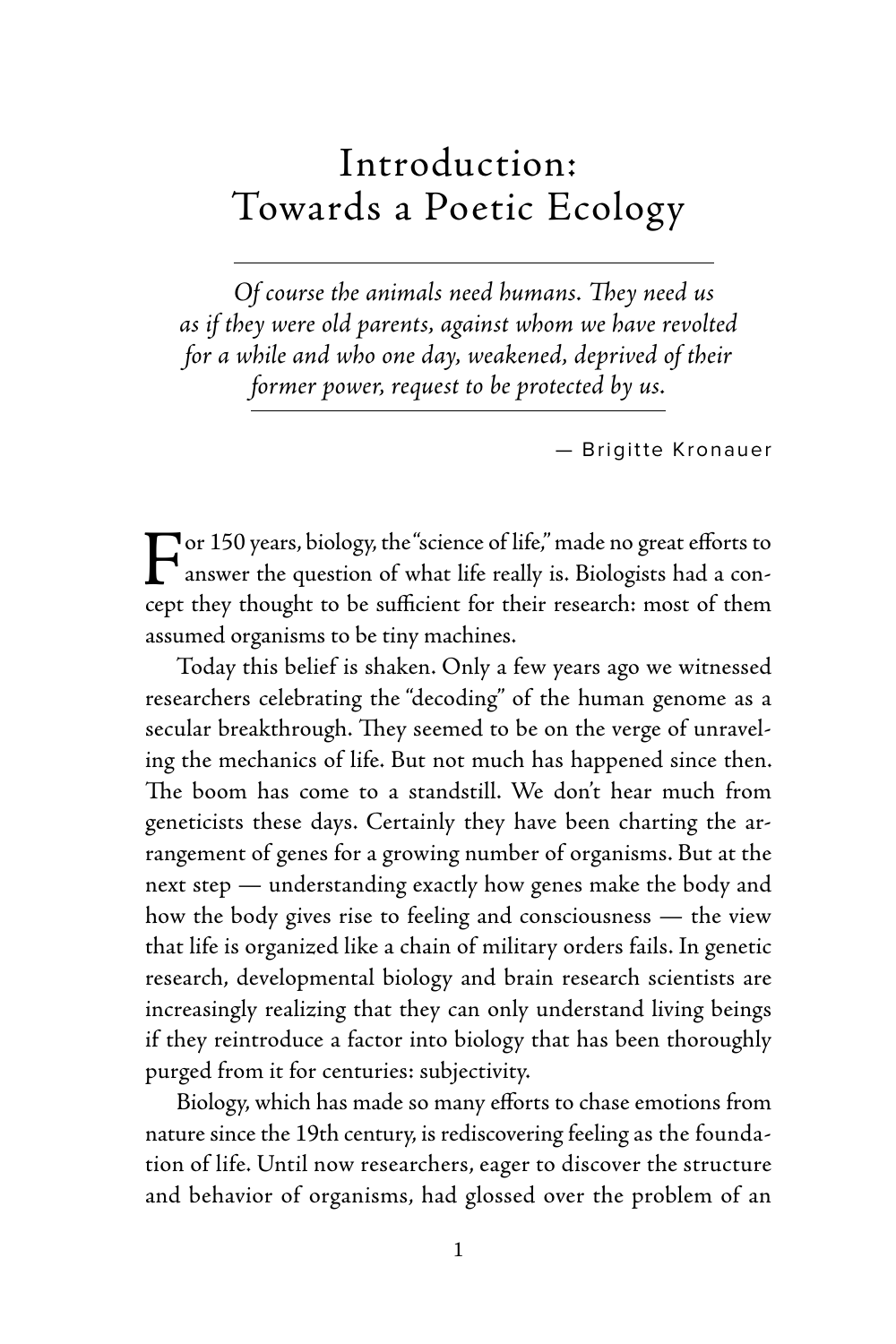organism's interior reality. Today, however, biologists are learning innumerable new details about how an organism brings forth itself and its experiences, and are trying not only to dissect but to reimagine developmental pathways. They realize that the more technology allows us to study life on a micro-level, the stronger the evidence of life's complexity and intelligence becomes. Organisms are not clocks assembled from discrete, mechanical pieces; rather, they are unities held together by a mighty force: feeling what is good or bad for them.

Biology is joining the physical sciences in a groundbreaking revolution. It is discovering how the individual experiencing self is connected with all life and how this meaningful self must be seen as the basic principle of organic existence. More and more researchers agree: feeling and experience are not human add-ons to an otherwise meaningless biosphere. Rather, selves, meaning and imagination are the guiding principles of ecological functioning. The biosphere is made up of subjects with their idiosyncratic points of view and emotions. Scientists have started to recognize that only when they understand organisms as feeling, emotional, sentient systems that interpret their environments — and not as automatons slavishly obeying stimuli — can they ever expect answers to the great enigmas of life.

These questions include: How does a complete organism develop from an egg cell? How do new biological forms and new species evolve? What distinguishes organisms from machines? Can we design artificial life? What is consciousness? How does the fact that we are living beings structure our thinking and our culture? Why does humanity feel so deeply attracted to nature? What deeper, existential reasons beyond sheer utility impel us to protect nature? In short, what is life and what role do we play in it?

In this book I describe a biology of the feeling self  $-$  a biology that has discovered subjective feeling as the fundamental moving force in all life, from the cellular level up to the complexity of the human organism. I also describe how this discovery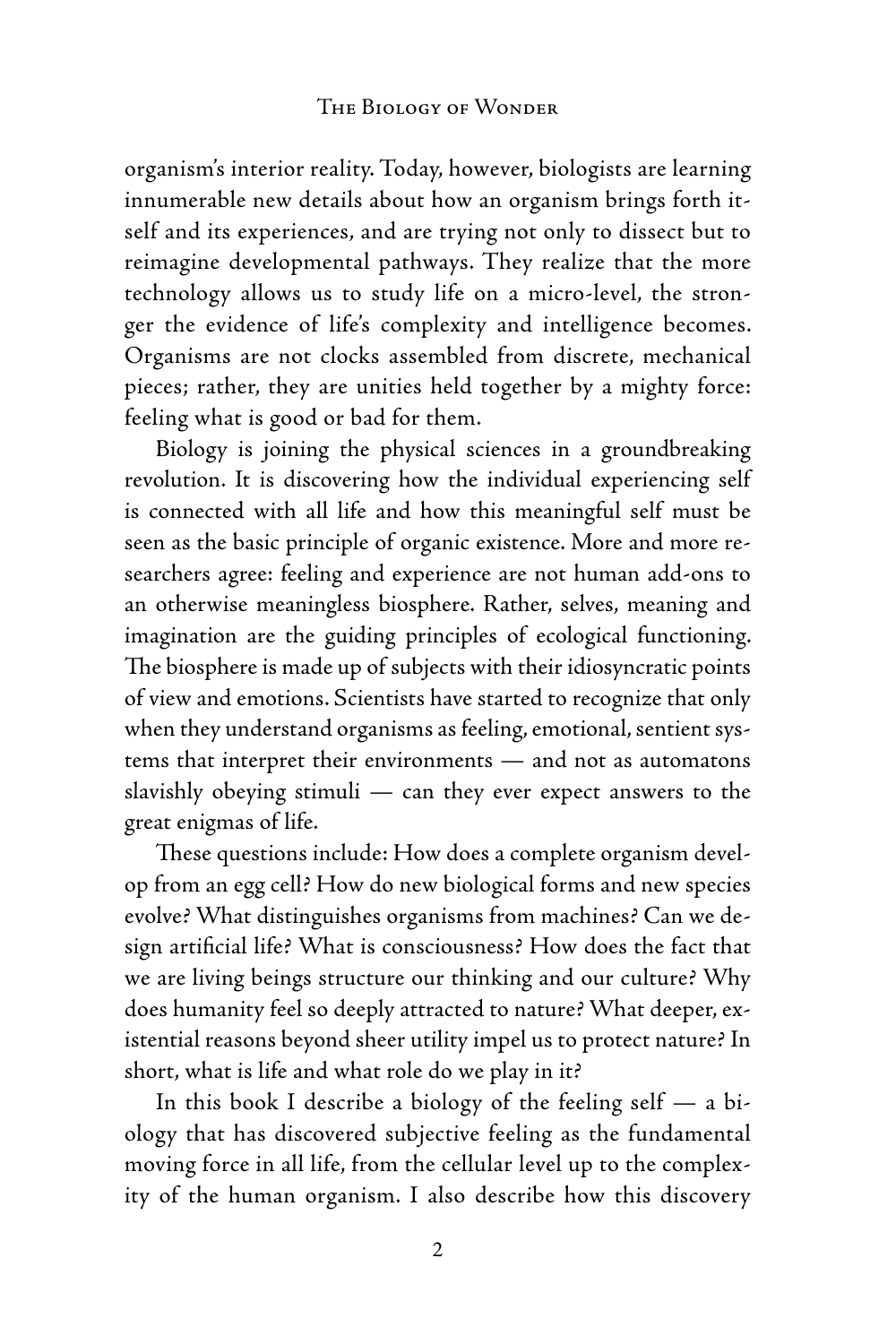turns our image of ourselves upside down. We have understood human beings as biological machines that somehow and rather inexplicably entail some subjective "x factor" variously known as mind, spirit or soul. But now biology is discovering subjectivity as a fundamental principle throughout nature. It finds that even the most simple living things — bacterial cells, fertilized eggs, nematodes in tidal flats — act according to values. Organisms value everything they encounter according to its meaning for the further coherence of their embodied self. Even the cell's self-production, the continuous maintenance of a highly structured order, can only be understood if we perceive the cell as an actor that persistently follows a goal.

I call this new viewpoint a "poetic ecology." It is "poetic" because it regards feeling and expression as necessary dimensions of the existential reality of organisms — not as epiphenomena, or as bias of the human observer, or as the ghost in the machine, but as aspects of the reality of living beings we cannot do without. I call it an "ecology" because all life builds on relations and unfolds through mutual transformations. Poetic ecology restores the human to its rightful place within "nature" - without sacrificing the otherness, the strangeness and the nobility of other beings. It can be read as a scientific argument that explains why the deep wonder, the romantic connection and the feeling of being at home in nature are legitimate — and how these experiences help us to develop a new view of life as a creative reality that is based on our profound, first-person observations of ecological relations. Poetic ecology allows us to find our place in the grand whole again. From this vantage point, we can perhaps start to sketch what the sociobiologist Edward O. Wilson has called a "second Enlightenment," no longer putting the human apart from all other living beings.*<sup>1</sup>*

A fundamental shift is waiting for us. In my last book I called this new logic and worldview "Enlivenment" — the insight that every living being is fundamentally connected to reality through the irreducible experience of being alive. The experience of being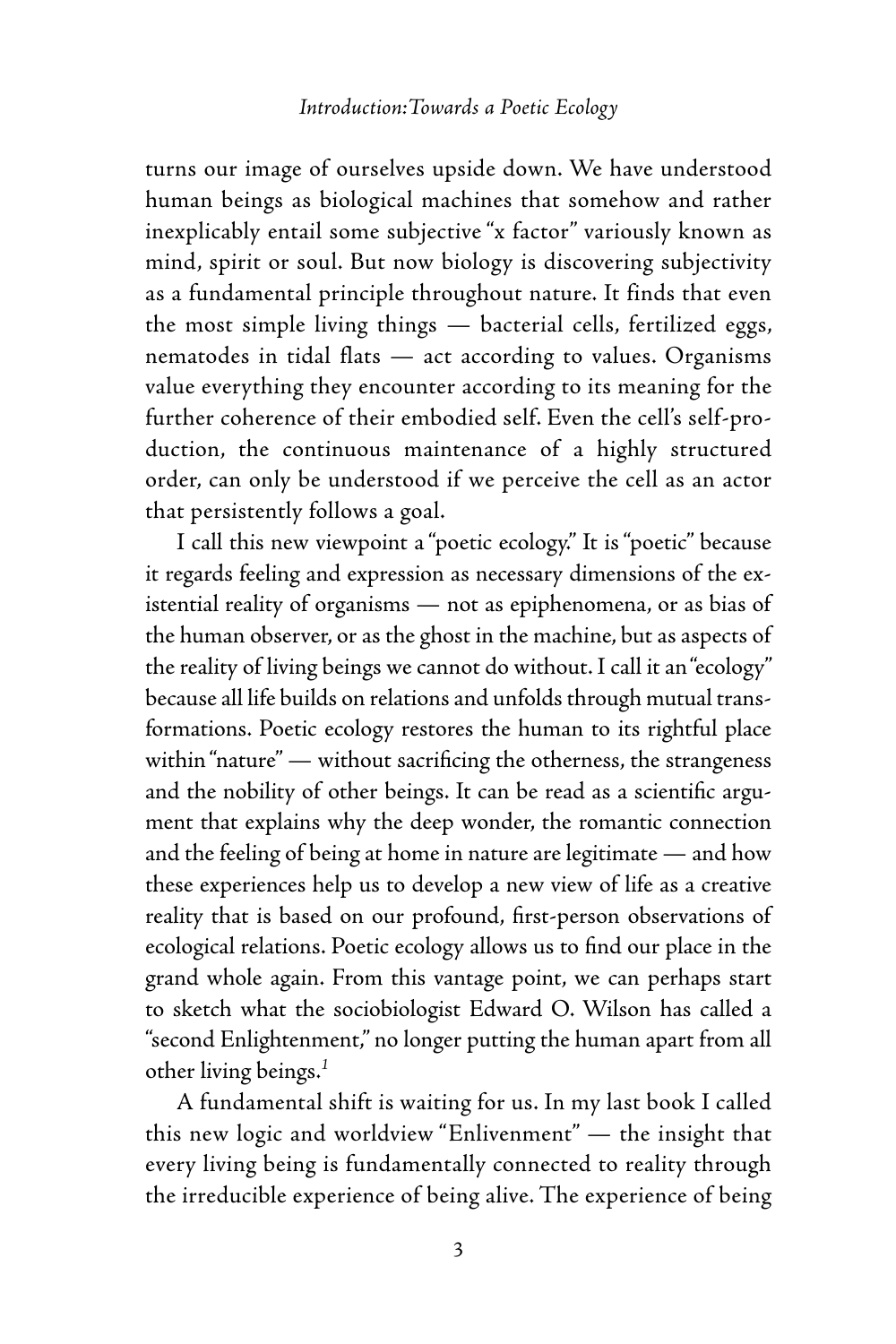alive is not an epiphenomenon, however. It is the center of what defines an organism.*<sup>2</sup>*

It is still too early to even guess the future implications of this revolution in biology. The neurobiologist David Rudrauf, who works together with the brain researcher Antonio Damasio, asserts that "the search for the way organisms bring forth value and meaning is at the heart of modern cognition research, from robotics to neurosciences."*<sup>3</sup>* Stated simply, the new biology considers the phenomenon of feeling as the primary explanation not only of consciousness, but of all life processes. By "feeling" I mean the inner experience of meaning — not necessarily from a standpoint comparable to the human psychological reality, but from a certain, individual perspective to which everything that happens is of vital import. Life always has an inside, which is the result of how its matter, its outside is organized. To understand how this inside comes about, in which ways we share it with other beings and what consequences this so far unseen connection has for our view of biology is the topic of this book.

As a science, biology currently finds itself in a situation comparable to that of physics a century ago when basic understandings of matter shifted radically. Compared to the biological mainstream, the new biology is what quantum theory was in relation to Newtonian physics — a breakthrough reconceptualization.

A hundred years ago, quantum theory discovered that observer and observed are not separate entities and that everything is connected to everything else. The new biology I will be exploring in this book adds another, beguiling dimension to our very view of "objectivity." It states that the subjectivity of organisms is a physical factor — an objective reality in its own right. An individual point of view and feelings are not marginal, transient epiphenomenon but rather the opposite: the foundation from which an explanation of life has to start. The new biology places value and feeling at the center of a physics of living organisms — not as one of many interpretive approaches, but as an indispensable element of a scientific description of life.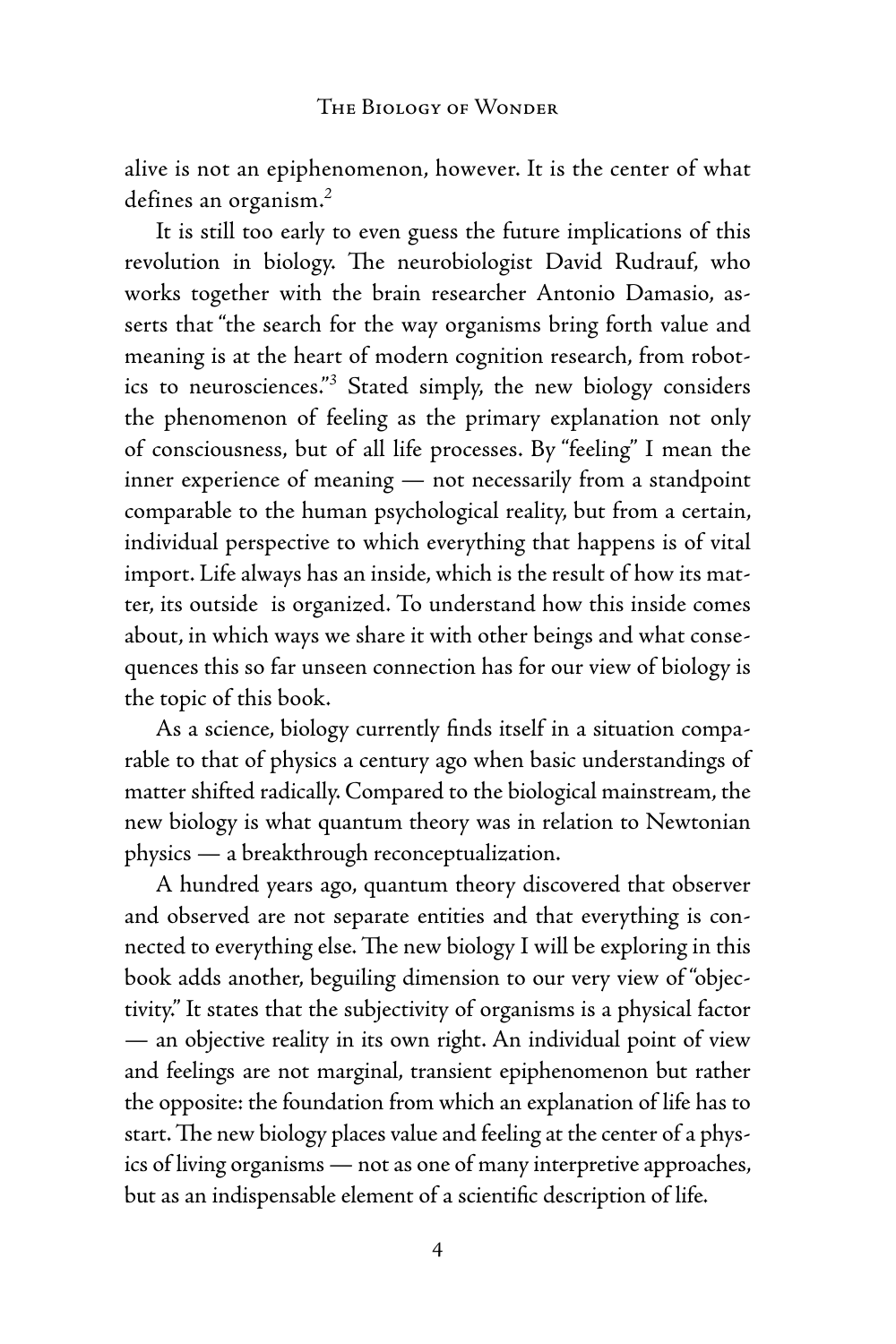Biology thus realizes that something identical to our own emotions — something deeply related to our own longing for continuation, our desire to be — qualifies as the epicenter from which the entire spectrum of nature unfolds. This understanding provides us with a home in the wilderness again, in the creative *natura naturans,* that so many people are longing for in their private lives, that they create in their gardens, that they visit during hikes in the wilderness and that they seek to protect. How peculiar and sad that, within the framework of the mainstream sciences, this universal, timeless element of life is seen as a mere curiosity, if it is acknowledged at all.

## FEELING THE OTHERS

Nature is not dead. We humans love, seek and long for it. Walking through a forest fills us with peace; gazing onto the ocean calms us. The nightingale's song moves us. We need nature and know we must conserve it. This is self-evident. But at the same time we no longer know if our feelings toward plants and animals are justified at all — or something old-fashioned and rather ridiculous. Feelings and the scientific worldview seem to be irreconcilable. For centuries, many scientists have explained that our joy in other beings is only a sentimental illusion. Such a viewpoint, however, ignores a deep human insight which connects us with other living subjects. Today, researchers are discovering that feeling — the experience of a subjective standpoint — and the desire to exist are phenomena that lie at the heart of a modern concept of biology. This message is so radical that, so far, it is not readily understood. It flouts respectable scientific opinion. Perhaps there is a subliminal resistance to the new biology because it implies a wholesale reconsideration of so many other things. It means nothing less than that the world is not an alien place for humanity, but our home in a profound existential sense. We share it with innumerable other beings that, like us, are full of feeling.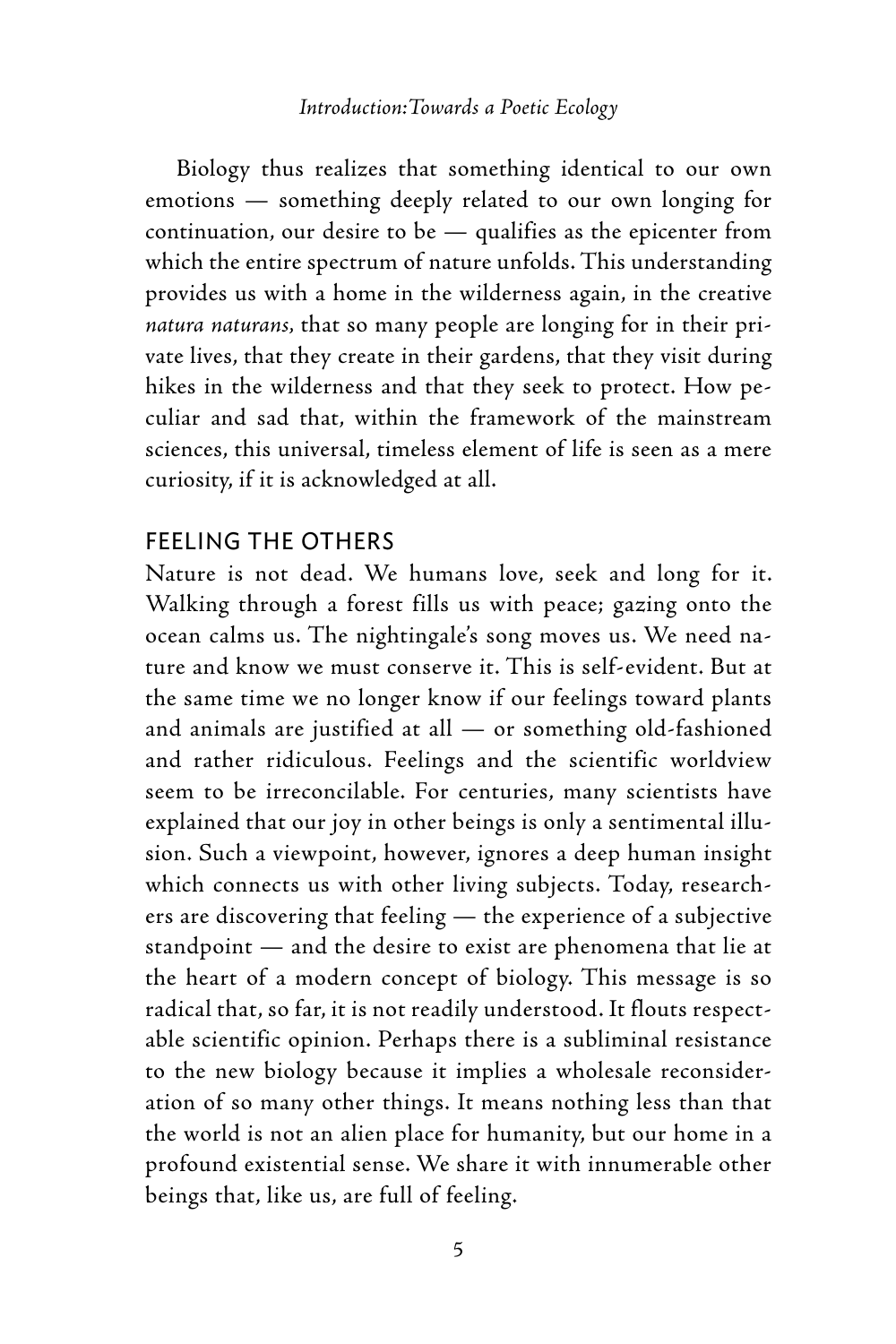Other beings occupy an enormous space in our imagination. If you ask someone what is beautiful for her, in an overwhelming majority of cases the first answer refers to nature — "a meadow in bloom," "the ocean," "my small urban garden" and so on. We decorate our windows and dining tables with flowers. Fabrics and clothes carry botanical patterns. Stuffed animals lurk in children's rooms. Television broadcasts nature programs in prime time. Urban zoos are always crowded. Many people keep pets. A whole branch of the economy, the tourism industry, generates income by promising access to natural, untouched landscapes.

Humans seek nature because we have lost something inside. In our bodies we are nature. Our essence consists of flesh and blood. We are organic creatures connected by manifold emotional aspects to the more-than-human world, a realm that is not subject to our reasoning alone. Biologists such as the evolutionary scientist Edward O. Wilson believe that mind and feeling have developed in a continuous coevolution with plants and animals — the "biophilia hypothesis."*<sup>4</sup>* Mind and body have found their forms in such intimate contact with nature that they cannot survive without its presence. Today, many scientists have realized that the fact that we are animals defines our perception in such a fundamental way that we cannot change much about it. We do not experience the world primarily with our minds but with our senses and our bodies — and the consequence of this connection in the flesh is that we perceive the world not as a causal chain reaction but as a vast field of meaning. Human beings think in symbols and metaphors. Mind is meaning as well.

To fully experience this side of our being and to integrate it into our personalities, we are dependent on the presence of nature as a symbolic mirror or a repertoire reflecting or expressing our inner lives. We gather the food for our thoughts and mental concepts from the natural world. We transform plants and animals into emotional/ cognitive symbols according to some of their qualities which are real - or which, at least, we presume to be real. The snake, the rose and the tree, for instance, are powerful organic images that recur in art,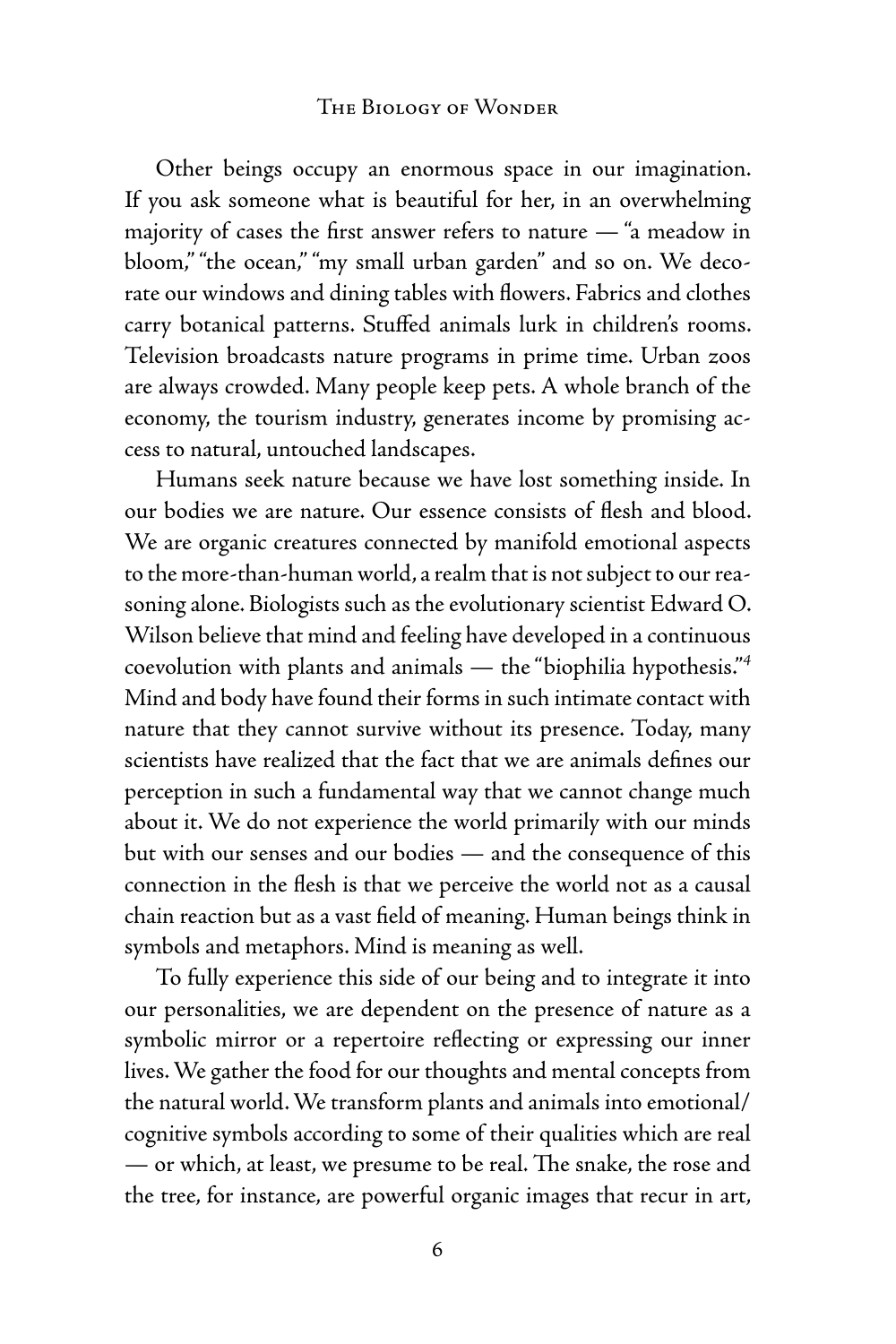myth and cultural rituals throughout human history. These forms of nature seem to have a deep connection to the individual as well as the cultural subconscious. In their living reality and transformations we recognize ourselves.

The poetic ecology that I propose and develop throughout this book connects these deep human and cultural experiences with a scientific understanding of life. Within nature, those values and meanings that life processes naturally produce manifest as living, vibrant forms that are therefore observable by the senses. In the bodies of other living beings existential experiences such as fullness and fear, flourishing and hunger, death and birth are not hidden but visible. They are manifest in their appearance; they are incarnate in the bodies of other organisms. Nature in this fashion exemplifies what we too are. It is the living medium of our emotions and our mental concepts. Given its intimate connection with the formation of our emotional identities, it is no wonder that nature plays such a grand role in human culture. Culture throughout the ages has in many respects been an elaboration of the deep organic connections we share with all other beings—an armamentarium of existential symbolics. One could even say, as Henry Miller once did: "Art teaches nothing except the significance of life."*<sup>5</sup>* Trees, for example, qualify as symbols for life because in our experience they really *are* life. After a symbolic death in winter they burst into green again. They grow, bloom and bear fruit, without any involvement whatsoever from us. Productivity, adaptation, innovation and harmony, but also decay and failure happen not only to us and our projects, but to all of nature. The power of the elements, the birth, growth and vanishing of other beings, the alternation of light and dark that frames our own inner landscape — the inner and outer dimensions of nature — are one.

But if the longing for nature is a necessary condition of our being, the vanishing of other creatures will have far-reaching consequences. It is possible that in the global environmental crisis, we are about to destroy something without which we are not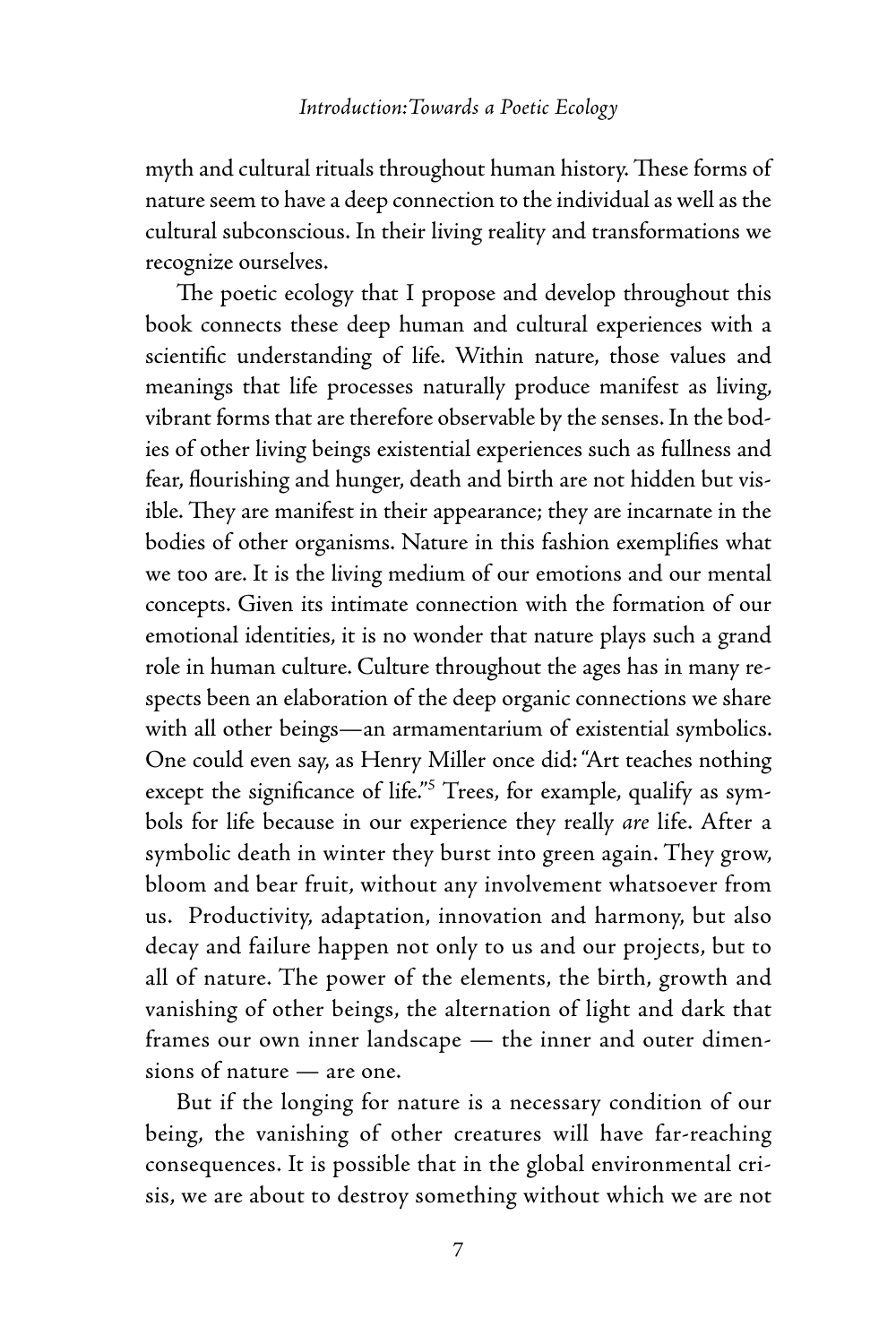able to exist. Man may be threatened by an emotional loss that will adversely affect the basic structure of his character. Harvard psychologists believe that by 2020, depression will be the second-most-frequent illness worldwide after heart and circulatory disease, fuelled in large part by a growing alienation from nature.*<sup>6</sup>* Children in industrialized countries are no longer able to name more than two or three native plants, and adults know more automotive brands than birds' names. In the US, the writer Richard Louv has proposed to add a new disease to the clinical catalogue: nature-deficit disorder (NDD).*<sup>7</sup>*

But why is nature so important? Because all our qualities — and particularly the most human ones like our need to be in connection, to be perceived as an individual, to be welcomed by other life and give life, in short, our need to love — spring forth from an organic "soil." We are part of a web of meaningful interpenetrations of being that are corporeal and psychologically real at the same time. Humans can only fully comprehend their own inwardness if they understand their existence as cultural beings who are existentially tied to the symbolic processes active inside nature. For humans, the biggest risk of biodiversity loss is that it would bury this understanding. Without the experience of natural beauty, our souls are bound to lose an important part of their ability to grasp what grace means and to act according to that understanding. Without experiencing our real emotional and physical connectedness to the remainder of life, we risk having stunted, deformed identities; we will yearn narcissistically for a completeness we alone cannot achieve. Perhaps the most important psychological role that other beings play is to help us reconcile ourselves with our pain, our inevitable separation as individuals from the remainder of the web of life and our ephemeral existences. The primal feature of nature is that it always rises again, bringing forth new life. Even the most devastating catastrophe gives way over time to green shoots of rebirth and productivity and therefore to hope for ourselves.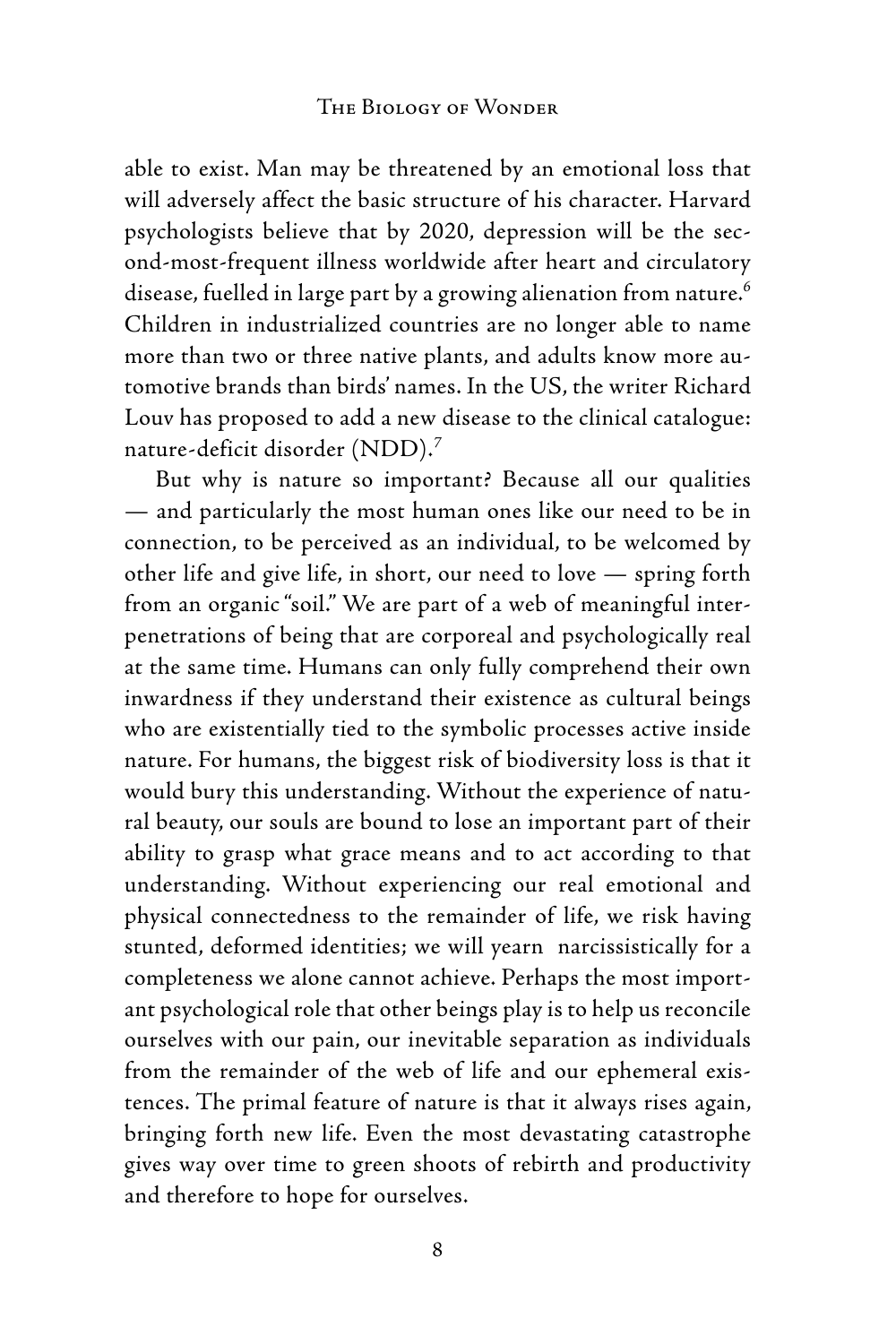## THE RETURN OF VALUES INTO NATURE

Many people have objected to the ways in which science disdains our experience of finding our own life embedded in nature's living relationships and consoled by them, regarding such feelings as archaic, naïve or frivolous. Many feel that something is wrong with the reduction of life to a Darwinian struggle of meaningless competition and efficiency. But *what* is wrong could not be perceived as long as the doctrine of a value-free account of life prevailed. For a long time scientists have argued that there is no reality apart from dead matter and that therefore all life must be reduced to the blind laws of survival and selection. This approach defines how mankind is treating the planet. The science-based ideology of efficiency recognizes no values apart from egoistical greed, which it elevates to a law of nature. According to this view, everything else, and particularly feelings such as awe, love and generosity, are viewed as mere tactics invented by our genes for better survival. We tend to banish and ignore that which we know in our hearts is true, and to cling to "facts" that we feel to be false. But as living, physical beings, we always have a compass inside of us guiding us towards what life really is.

We have been perceiving ourselves and the rest of living nature incorrectly because the natural sciences have been studying organisms in the wrong light (or, at least, a seriously incomplete light) for centuries. They have been fixated on understanding them - including, of course, us — as purely physical, external matter buffeted by impersonal forces of nature. In so doing, they have pushed the experience of beauty aside as unworthy of scientific scrutiny, and they have exiled poetic experience and expression. Science deigns to study only "objective knowledge," believing that truth resides solely in the neutral and lifeless building blocks of life. To understand life, we are supposed to join the conspiracy to kill and dissect it. As in a self-fulfilling prophecy, this is exactly what is happening with the biosphere right now. The conceptual framework that we have invented to understand organisms is the deeper reason for our environmental catastrophe. We are extinguishing life because we have blinded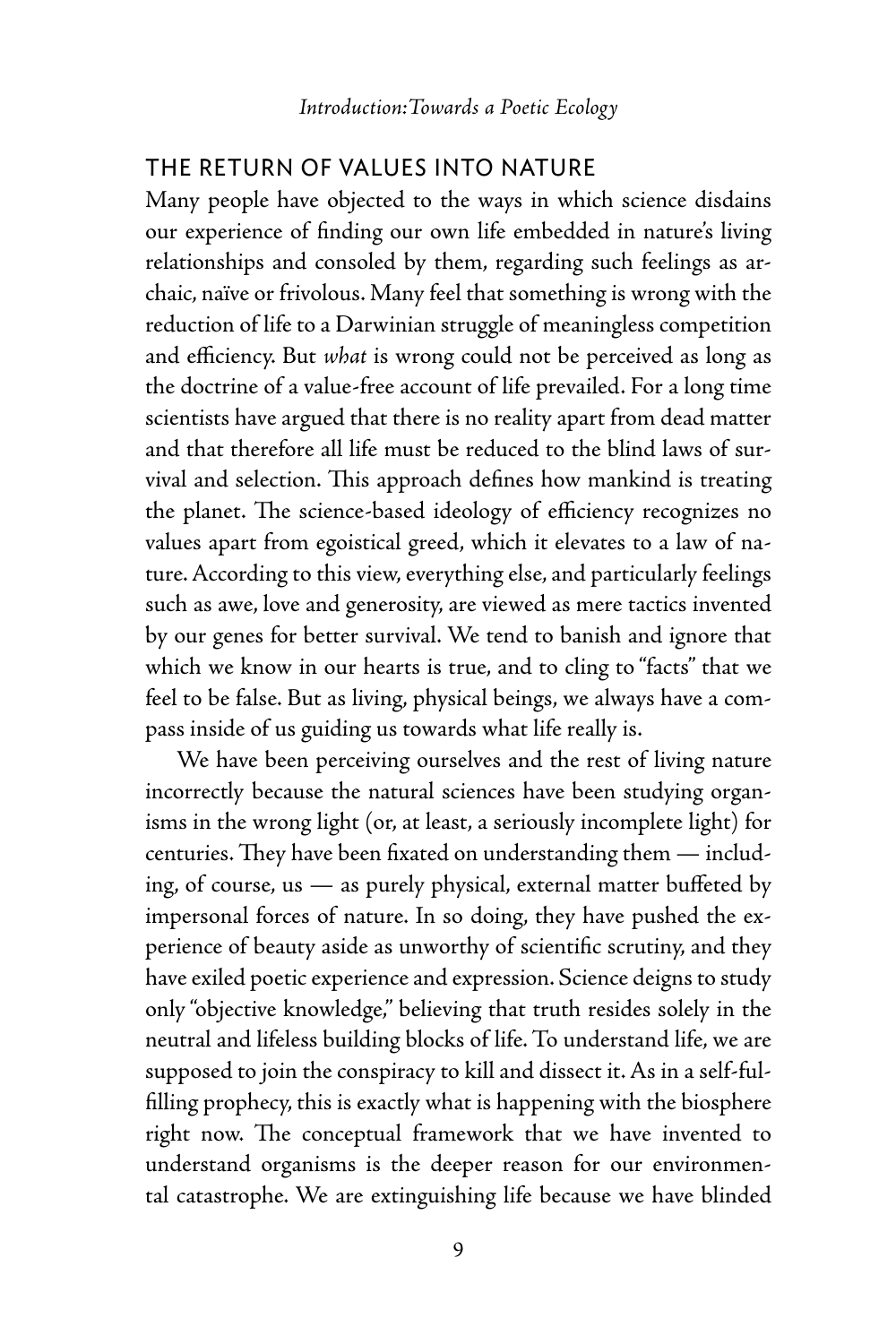ourselves to its actual character. We treat it so cruelly because we believe it to be machinery, raw market fodder, scrap material. But when the Earth is devoid of other creatures, we will be much lonelier. Perhaps then we will realize that we have annihilated a part of ourselves. Along with nature, our feelings are being disabled, perhaps fatally. How we understand the existence of plants and animals will decide our own future, too. This does not mean that we will die of hunger and thirst or that we will psychologically degenerate if there are fewer plants and animals. But we will surely suffer in ways that have yet to be understood. And because body and mind are intertwined in the most intimate ways, because mind represents the body symbolically, in the end it is not only our feelings about life that will be threatened, so will our real lives.

A century of unequaled humanitarian and ecological disasters lies behind us — and without doubt new and even bigger ones lie ahead. How we understand what life is will decide our future. Until now, culture has celebrated a rigid separation of the human dimension from the rest of life. In the last decades, postmodern culture has celebrated this gap as self-evident and denounced any attempts to bridge modernity with "nature" as romanticism or as a misguided nostalgia for authenticity. But this diagnosis is in itself misguided. The real disconnect is not between our human nature and all the other beings; it is between our *image of our nature* and our real nature.

For at least 150 years we have been mourning the disappearance of our soul — and during this same time we have been deliberately sacrificing nonhuman nature on a global scale. These are two sides of the same process. Our task therefore is to overcome this obsessive belief in separation, which has never been the whole truth. The existential imperative for today and tomorrow, therefore, is to rediscover the right balance between our individual needs and the often opposing needs of the whole so that we can flourish. Without calibrating our "ecology of feeling" to the fact that life can only exist as the interpenetration of innumerable lives, the world will truly slip away. We have to learn how we can get back to ourselves by getting closer to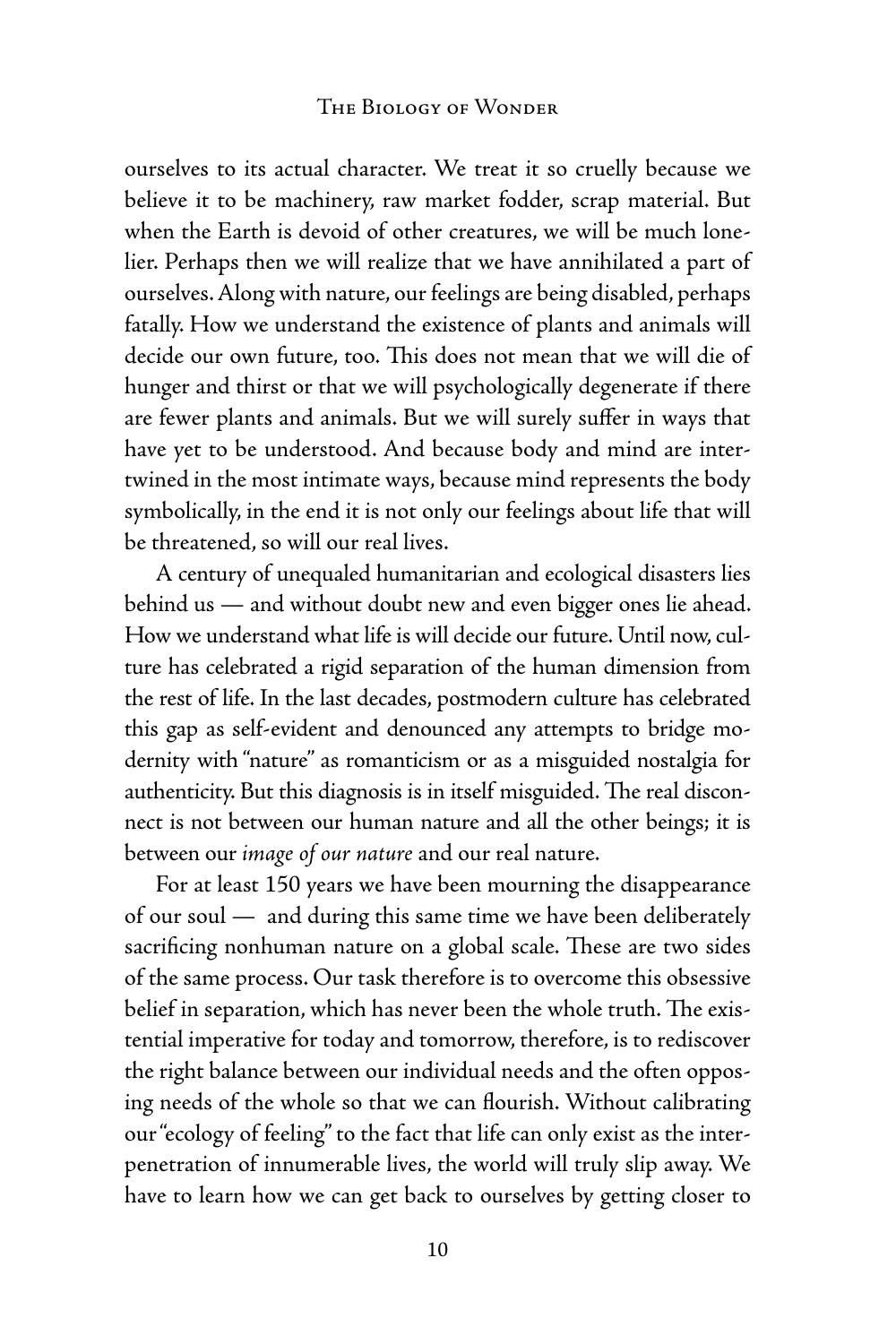"the others" — the living beings with whom we share the condition of "livingness," as Henry Miller put it,*<sup>8</sup>* the capacity for expressive freedom and creative imagination.

The thoughts set forth in this book inescapably point to a significant ethical choice. We must save nature to allow aliveness to unfold in continuity. Part of this ethic is that we must conserve the presence of other beings for the sake of our own souls. Our own aliveness would shrink without nature or with an impoverished nature. There is a crucial and central place in ourselves that is able to blossom only if connected to the presence of a huge net of other beings and entangled in the give-and-take of those relationships. But this inner center in ourselves at the same time is what points beyond ourselves, beyond the experience of nature as a mere resource for our egos. This inner center is where we are most deeply alive because it is the livingness, aliveness as such, that stirs inside us. It is the creative core of the poetic space we all inhabit, mice and men together. This inner center even precedes the emergence of identity and self. It is nature's center as well as it is the individual's focus. And through it we know that nature is about aliveness. Nature is about beauty because beauty is our way to experience aliveness as inwardness. Beauty is aliveness felt — its potential, its open future, its promises, its tragic possibilities. Nature is the phenomenon of self-producing life making itself visible (and thus of self-producing beauty). It is for this reason that we must save nature. After all, for living beings like us the only meaningful mode of being is to act in order for life to be. We must preserve living beings for life's sake, in order for life to be able to self-organize, to unfold, to experience itself.

In the unfolding new biology, which recognizes feeling as the ground zero of all life processes, our viewpoint must shift towards an ecology of feeling. Only this provides a genuinely new perspective that includes a renewed sense of self and a renewed reason for environmental protection. An ecology of feeling leads us to a new ecological ethics that declares we should conserve nature not because it is useful nor because its complexity has an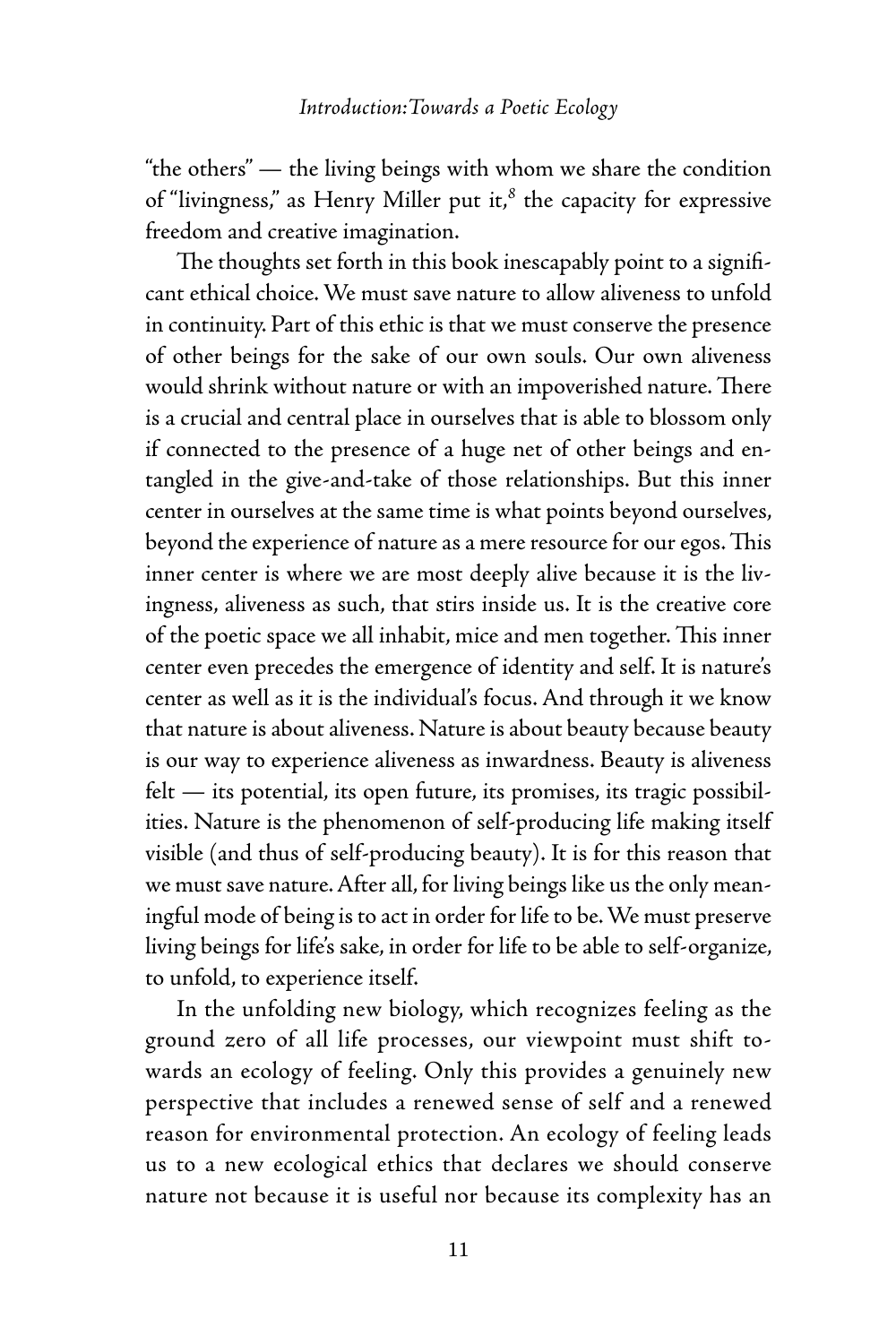intrinsic value. We should protect other beings because we love them. We love them because we are a part of them, and even more because they are part of us.

## A SCIENCE OF THE HEART

There is a way to move beyond the bleak, lifeless picture of the world that major fields of official science have been painting over the past few centuries. Our perspective can be reversed if the cell is no longer viewed as an autonomic survival machine, but as a being for whom life *means something* and who experiences this meaning as feeling. The revolution in the life sciences thus may generate a truly ecological ethics. This would be an ethics in which the Earth is no longer the neutral stage for an anonymous battle of survival. If nature is the theater in which we experience feelings and develop our identities, then we must protect it because we otherwise would destroy our own selfhood. Only this viewpoint can transcend the void in our current framework of valuing life that cannot explain, by its own philosophical terms, why a *thing* such as a bird or the landscape in which it is nesting and singing, must be conserved. We may intuitively feel that such beings possess an intrinsic value, but it is precisely this value that has been denied and annulled by science as well as by economics.

But the values at stake — the values that current biology cannot  $explain$  — are the values of life. They are the values by which organisms create themselves at every instant and by which they organize their experiences. We are able to perceive these values because they are inscribed into our bodies. Certainly not because such a feeling is efficient for survival  $-$  quite the opposite: survival is only possible for something that can feel.

This book is directed against the disenchantment of the world produced by the natural sciences and humanities. But at the same time it refrains from proposing a nonrational alternative or substitute for science. Instead, I attempt to explore a third approach: poetic precision. I argue that as living, physical beings interconnected with a living world that is bringing forth existential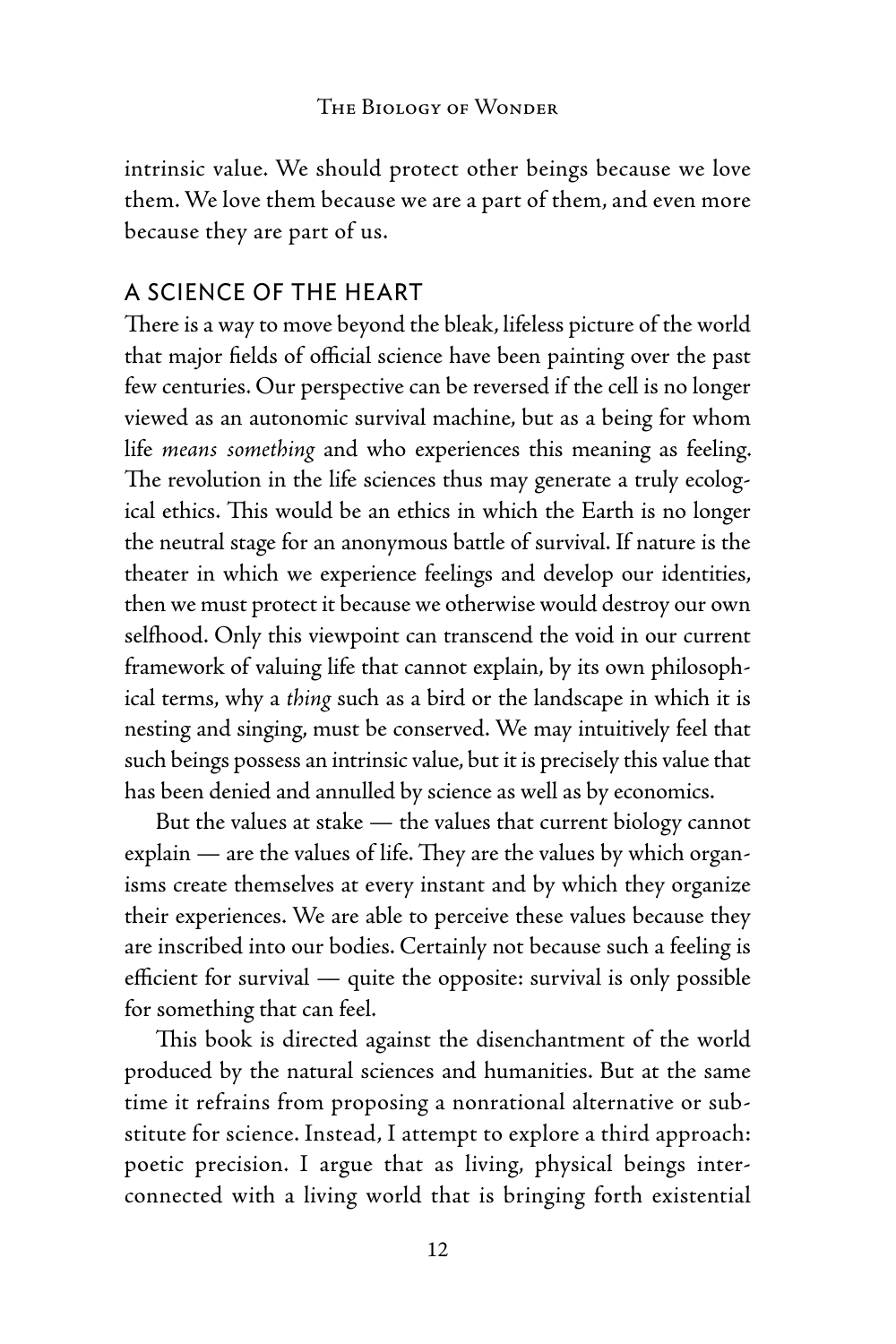experience and inwardness, we share a rich common ground with all other living beings. But to reach this new point of departure, we must accept one key premise: this common ground is not objective in the rational-empirical sense. It is defined by *poetic* objectivity. The means that all organisms share an "empirical subjectivity" — a subjectivity that is a defining feature of the biosphere and that manifests as a natural physical force by which they mutually transform one another.*<sup>9</sup>*

My analysis here will also embrace the sphere of meaning in life — while remaining grounded in the empirical standards of contemporary biological sciences. This goal is all the more important as new nonrational ways of explaining the living world gain popularity. For example, the Intelligent Design theory has been witnessing a major renaissance. This theory, popular in the 18th century with the so-called physical teleologists, tried to reconcile the early results of science with a Christian worldview. It naïvely claims that an intelligent creator invented organisms in the manner of a cosmic watchmaker. Such an attempt does not leave behind mechanical thinking but rather reinforces it, in spite of being a reaction against the strictly mechanistic view of the life sciences. So too, today, with many other nonrational attempts to redeem science from the cold and technical enterprise that it has become — the proposed alternatives say much about our current disenchantment with science but offer little in the way of understanding and enlightenment.

With this book I do not propose a farewell to science, but rather — if you will accept the audacity of the term — a new science of the heart. If we interpret the results of biological research without bias, this is the only pathway that seems possible to me. The biosphere is neither a mechanical structure that has evolved without any sense and meaning, nor a mechanical apparatus designed by an unknown creator. It is alive. And being alive means that it is a constant unfolding of creative imagination that arises from the continuous entanglement of matter and inward experience.